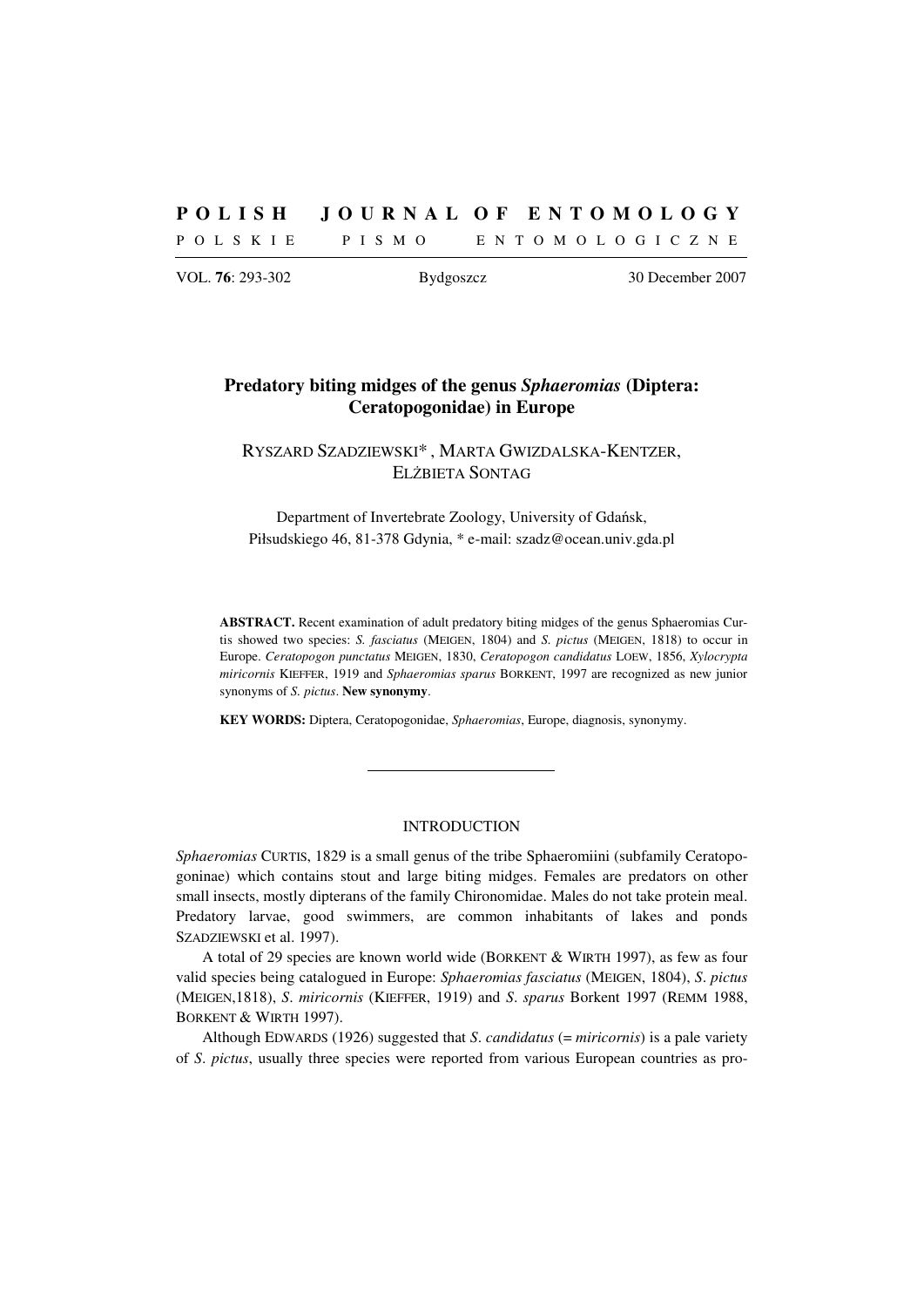posed by GOETGHEBUER (1934): *S*. *fasciatus*, *S*. *pictus* and *S*. *miricornis* (= *candidatus*). *Sphaeromias sparus* BORKENT replacing homonymous *Ceratopogon punctatus* MEIGEN has never been identified in modern faunistic studies.

The purpose of the present paper is to demonstrate that the genus *Sphaeromias* is represented in Europe by only two species.

# MATERIALS AND METHODS

Adult males and females of *Sphaeromias* from Poland, Czech Republic, France, Sweden, and Romania were examined. Many of them were mounted on microscope slides.

# RESULTS AND DISCUSSION

# **Genus** *Sphaeromias* **CURTIS, 1829**

*Sphaeromias* CURTIS, 1829: 285, type-species *Sphaeromias albomarginatus* CURTIS, 1829 (= *fasciatus* MEIGEN, 1804), by monotypy. References: DEBENHAM (1974), WIRTH & GROGAN (1979), DE MEILLON & WIRTH (1991); SZADZIEWSKI et al. (1997). *Xylocrypta* KIEFFER, 1899: 69, type-species *Ceratopogon fasciatus* MEIGEN, 1804, by

monotypy.

## **Diagnosis**

The only genus in the tribe Sphaeromiini in which females have fifth tarsomeres armed with three or more pairs of batonnets along entire length of segment, tarsal claws gently curved and equal on all legs, all femora armed with ventral spines. Males are distinct in having antennal plume totally reduced, all femora armed with ventral spines and parameres fused, tongue-like.

 Stout and large, grayish pollinose, biting midges with wing length 2.2-4.6 mm. Eyes bare, contiguous or narrowly separated (Figs 1a,c,f,h). Mandible with 20-28 teeth including 6-7 large ones (Table 1). Mesonotum with anterior tubercle. Legs moderately slender, fore femur slightly swollen (Fig. 1a); all femora armed with ventral spines in both sexes (Fig.1a, Table 1). Fourth tarsomeres cylindrical. Fifth tarsomeres armed ventrally with 3-8 pairs of batonnets along entire length of segment in female; claws large, equal, gently curved, with or without sharp-pointed inner basal tooth. Fifth tarsomeres of males armed with 0-6 batonnets. Wing with two radial cells, media broadly sessile, mebrane bare (Fig. 1b); costa long extending nearly to wing tip, CR 0.90-0.95 in female, and 0.78-0.88 in male (Table 1). Female abdomen without special armature; two functional seminal capsules present. Male genitalia with long gonocoxites and gonostyli (Figs 3a,d); aedeagus with high basal arch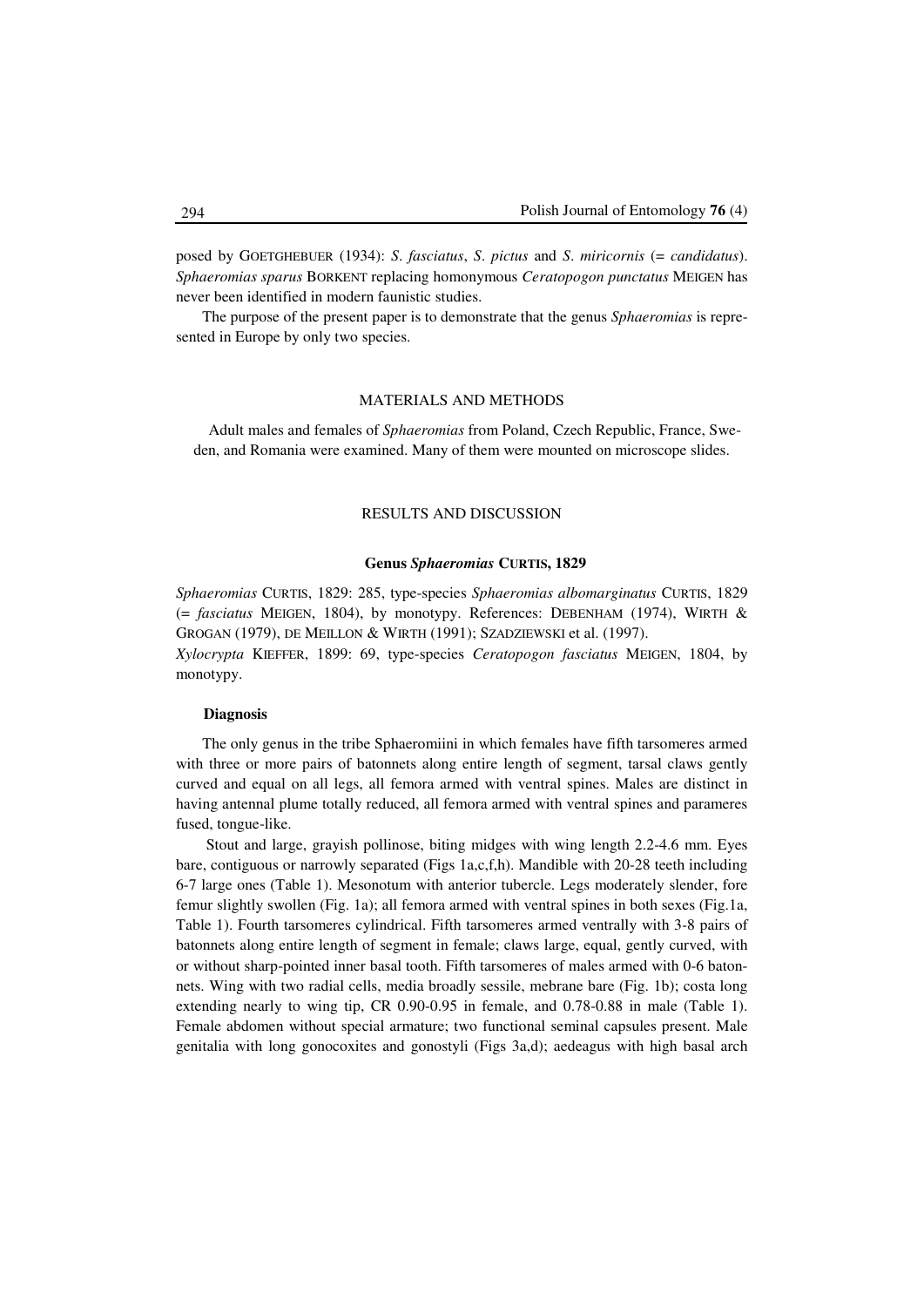and broad cap-like tip (Figs 3b,e); parameres fused distally into a tongue-like lobe (Figs 3c,f).



 **1a-e.** *Sphaeromias fasciatus* (MEIGEN), female: a - fore, mid and hind legs, b - wing, c-e - colouration of abdomen.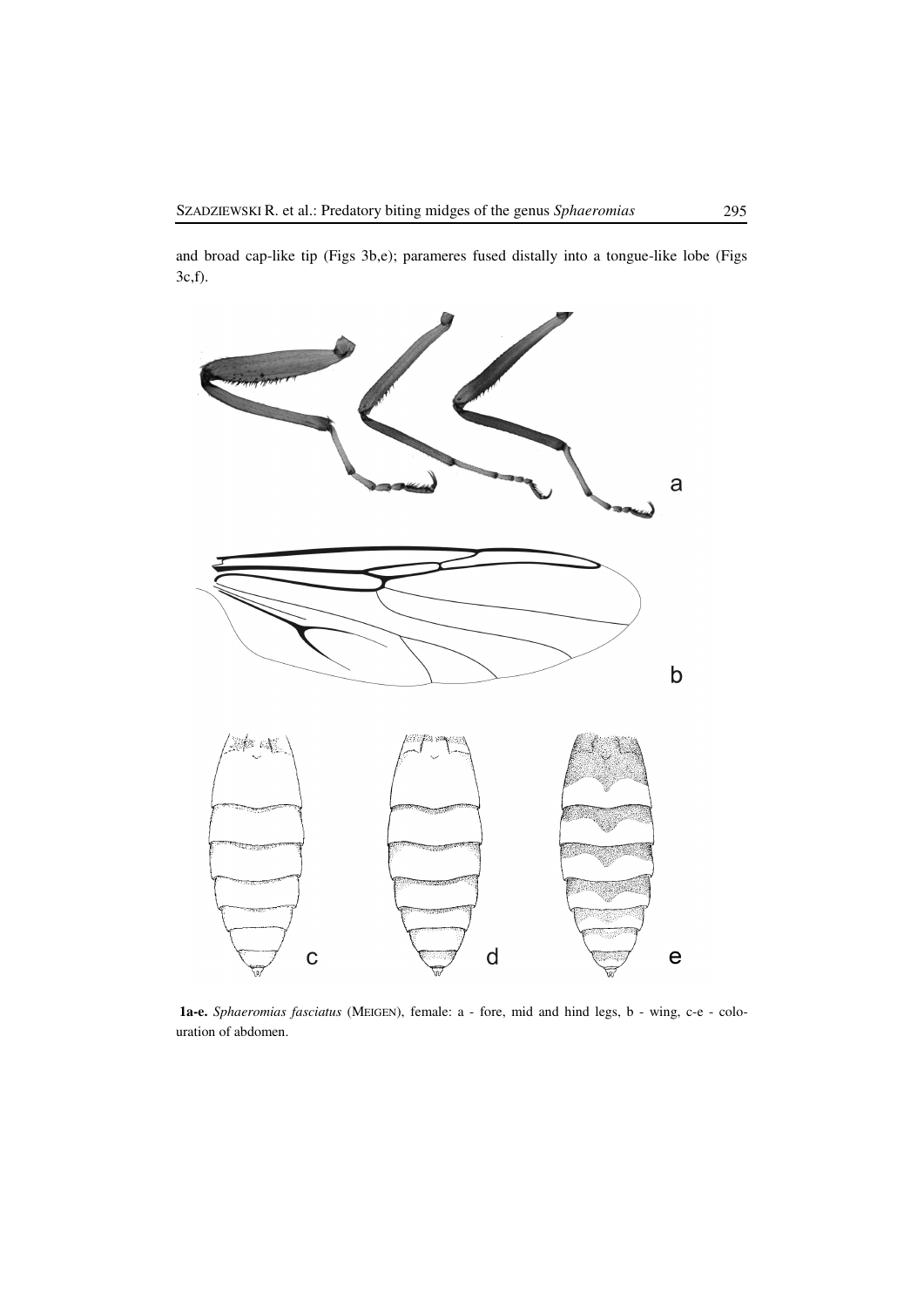

**Figs 2a-j.** Head of *Sphaeromias fasciatus* (MEIGEN) (a-e), and *S. pictus* (MEIGEN) (f-j): a,f - frontal aspect of female head, c,h - frontal aspect of male head, b,g - male palpus, d,i - male flagellum, e,j - female flagellum.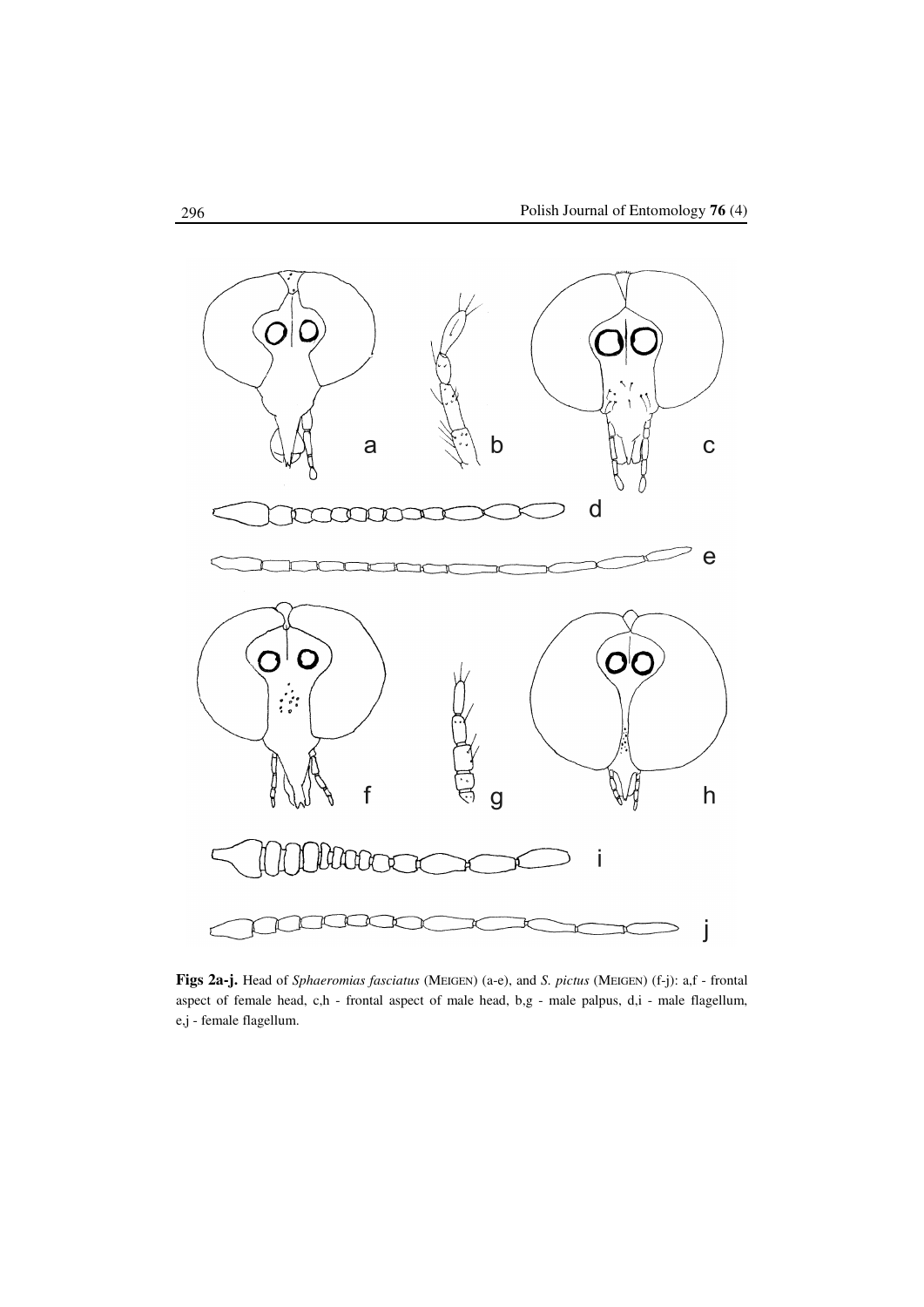

**Figs 3a-f.** Male genitalia of *Sphaeromias fasciatus* (MEIGEN) (a-c), and *S. pictus* (MEIGEN) (d-f): a,d - ventral aspect, b,e - aedeagus, c,f - parameres.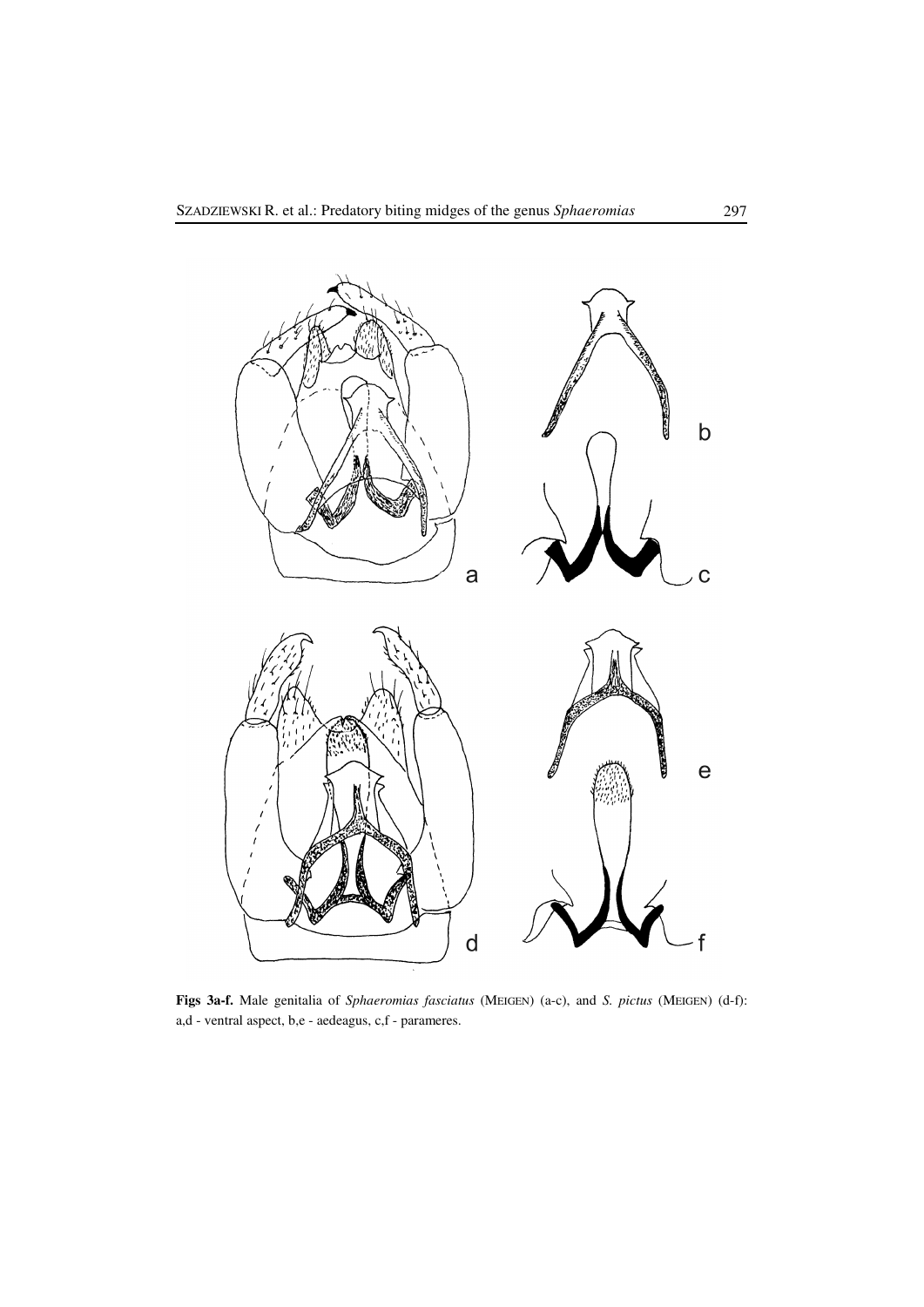|                                 | Sphaeromias fasciatus |               | Sphaeromias pictus |               |
|---------------------------------|-----------------------|---------------|--------------------|---------------|
|                                 | female                | male          | female             | male          |
| wing length (mm)                | $3.70 - 4.63$         | $2.35 - 3.20$ | $3.80 - 4.54$      | $2.24 - 2.54$ |
| costal ratio CR                 | $0.90 - 0.94$         | $0.78 - 0.88$ | $0.87 - 0.95$      | $0.79 - 0.86$ |
| flagellum length (mm)           | $1.12 - 1.79$         | $0.67 - 1.00$ | $0.73 - 1.20$      | $0.43 - 0.56$ |
| antennal ratio AR               | $0.93 - 1.26$         | $0.75 - 0.96$ | $0.90 - 1.20$      | $0.79 - 1.20$ |
| PR III                          | $3.00 - 3.75$         | 3.00          | $2.00 - 2.75$      | $1.00 - 1.50$ |
| teeth of mandible               | $20 - 26$             |               | $26 - 28$          |               |
| tarsal ratio of fore leg TRI    | $1.6 - 1.9$           | $1.4 - 1.8$   | $1.5 - 2.0$        | $1.5 - 1.9$   |
| tarsal ratio of mid leg TR II   | $2.6 - 3.2$           | $1.8 - 2.6$   | $2.1 - 2.8$        | $2.1 - 2.4$   |
| tarsal ratio of hind leg TR III | $2.3 - 2.5$           | $2.0 - 3.0$   | $2.0 - 2.2$        | $1.8 - 2.2$   |
| length of larger seminal cap-   | $0.110 - 0.130$       |               | $0.160 - 0.180$    |               |
| sule (mm)                       |                       |               |                    |               |
| ventral spines on fore femur    | $22 - 30$             | $12 - 22$     | $5 - 14$           | $3 - 4$       |
| ventral spines on mid femur     | $6 - 10$              | $2 - 4$       | $7 - 14$           | $3 - 5$       |
| ventral spines on hind femur    | $7 - 12$              | $2 - 5$       | $8 - 11$           | $4 - 6$       |

**Table 1.** Numerical characters of examined *Sphaeromias*.

#### **Discussion**

Morphological studies showed the genus *Sphaeromias* to be represented by two distinct species: *S*. *fasciatus* and *S*. *pictus*. They differ in the number of spines on femora, fifth tarsomeres, male genitalia, antennae, the head construction, etc. (see key and Table 1). Colouration of abdomen (Fig. 1c-e) and legs is greatly variable and has no diagnostic value. Specimens with dark tibiae and yellow subapical ring identified as *S*. *pictus* with the key of GOETGHEBUER (1934) and those totally pale with a dark apex, determined as *S*. *miricornis*, evidently represent the same species. We observed a similar variation of leg colouration in *S*. *fasciatus*.

# **Key to species**

- \*. Scutellum in both sexes with strong short marginal setae; fifth palpal segment broadly ovoid (Fig. 2b). Female claws with inner tooth on all legs. Male flagellum relatively long (Fig. 2d). Apex of parameres bare (Fig. 3c) ……………..……...... *S***.** *fasciatus* **(MEIGEN)** -. Scutellum in both sexes with long pale hairs. Fifth palpal segment slender, cylindrical
- (Fig. 2g). Female claws with inner tooth on fore legs, simple on mid and hind legs. Male flagellum very short (Fig. 2i). Apex of parameres covered with short setae (Fig.3f) .…………………………………………….…………………………. *S***.** *pictus* **(MEIGEN)**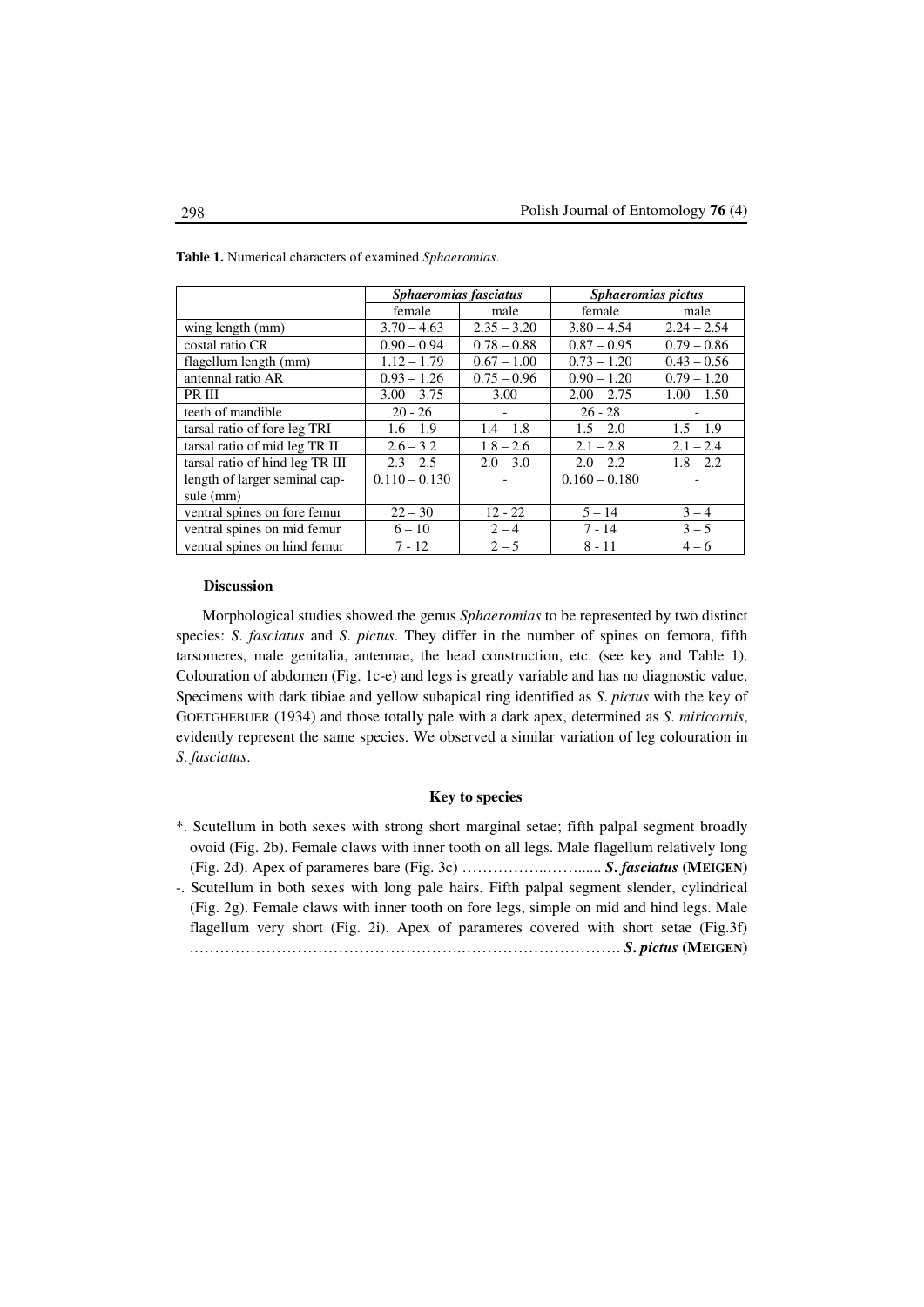### *Sphaeromias fasciatus* **(MEIGEN, 1804)**

Figs 1a-e, 2a-e, 3a-c

*Ceratopogon fasciatus* MEIGEN, 1804: 30 (female, Germany).

*Sphaeromias fasciatus*: GOETGHEBUER 1934: 59 (= *cingulatus*, *procerus*, *ocularis*); REMM 1988: 15, BORKENT & WIRTH 1997 : 123 (= *cingulatus*, *albomarginatus, procerus*, *ocularis, goetghebueri*, North and Central Europe).

*Ceratopogon cingulatus* MEIGEN, 1804: 30 (female, Germany). *Sphaeromias albomarginatus* CURTIS, 1829: 285 (England). *Ceratopogon procerus* ZETTERSTEDT, 1855: 4867 (female, Sweden). *Xylocrypta ocularis* KIEFFER, 1924: 397 (male, Germany). *Sphaeromias goetghebueri* DE MEIJERE, 1946: 9 (male, Netherlands).

### **Diagnosis**

Wing length 3.7-4.6 mm in female and 2.4-3.2 mm in male (Table 1); median veins broadly sessile (Fig. 1b). Eyes narrowly separated in females (Fig. 2a) and narrowly fused in males (Fig. 2c); vertex flat. Fifth palpal segment broadly ovoid in both sexes (Fig. 2b). Male flagellum relatively long, plume reduced, distal three flagellomeres elongated (Fig. 2d). Female flagellum with cylindrical proximal flagellomers (Fig. 2e). Mesonotum dark brown with indistinct gray pollinose; longitudinal darker stripes weakly visible; scutum and scutellum covered with short sharp dark spine-like setae. Fifth tarsomeres with 6-8 pairs of batonnets in female, and 1-3 pairs in male. Legs brown; hind legs with darker tibia and femur, usually apex of hind femur and apex of tibia pale, hind femur stout and armed with 22-30 ventral spines (Fig. 1a, Table 1). Hind and mid femora slender and armed with 6 -12 ventral spines (Table 1). Male legs dark brown with paler proximal tarsomeres, fore femur slightly swollen and armed with 12-22 ventral spines (Table 1). Female abdomen almost totally pale or with characteristic dark pattern with triangles (Fig. 1c-e). Two fuctional seminal capsules and third rudimentary present (Table 1). Male genitalia as in a Figs 3a-c; apical prolongation of aedeagus small (Fig. 3b); parameres fused into tongue-like bare structure (Fig. 3c).

#### **Material examined**

**Czech Republic:** 26 May 1995 1 ♀ (coll. J. KNOZ). **Poland:** Białowieża, Park Pałacowy, 4 June 1981, at light, 3 ♀♀, R. SZADZIEWSKI; Wyskok nr Kętrzyn, 25 June 1992, netting, 1 ♀, D. JABŁONOWSKA; 29 May 1993, breeding, 4 ♀♀, 1 ♂; 31 May 1993, netting, 2 ♀♀, 1 ♂ J. KRZYWIŃSKI; 30 May 1993, netting, 1 ♂; 31 May 1993, netting, 1  $\zeta$ ; 27 June 1997, at light, 1  $\zeta$ ; R. SZADZIEWSKI; 25 July 1994, netting , 2  $\zeta$ ; E. KACZOROWSKA. Żakowo nr Sulęczyno, 25 July 1994, netting, 3 ♀♀, 1 ♂, E. KACZOROWSKA. Gdańsk-Osowa,17 May to 10 June 1993, breeding, 10 ♀, 5 ♂♂; 18-25 May 1993, J. KRZYWIŃSKI. Krzeszna nr Gdańsk, 19 May 1993, breeding, 2 ♀♀, 4 ♂♂, J. KRZYWIŃSKI. Kożyczkowo nr Chmielno, 21 June 1997 netting, 1 ♀, E. SONTAG. Słupsk, 13 June 1933, O. KARL (collection of Museum and Institute of Zoology, Warsaw). **Sweden**: Ryssby, 16 June-11 July 1924, C B. GAUNITZ (coll. Lund University).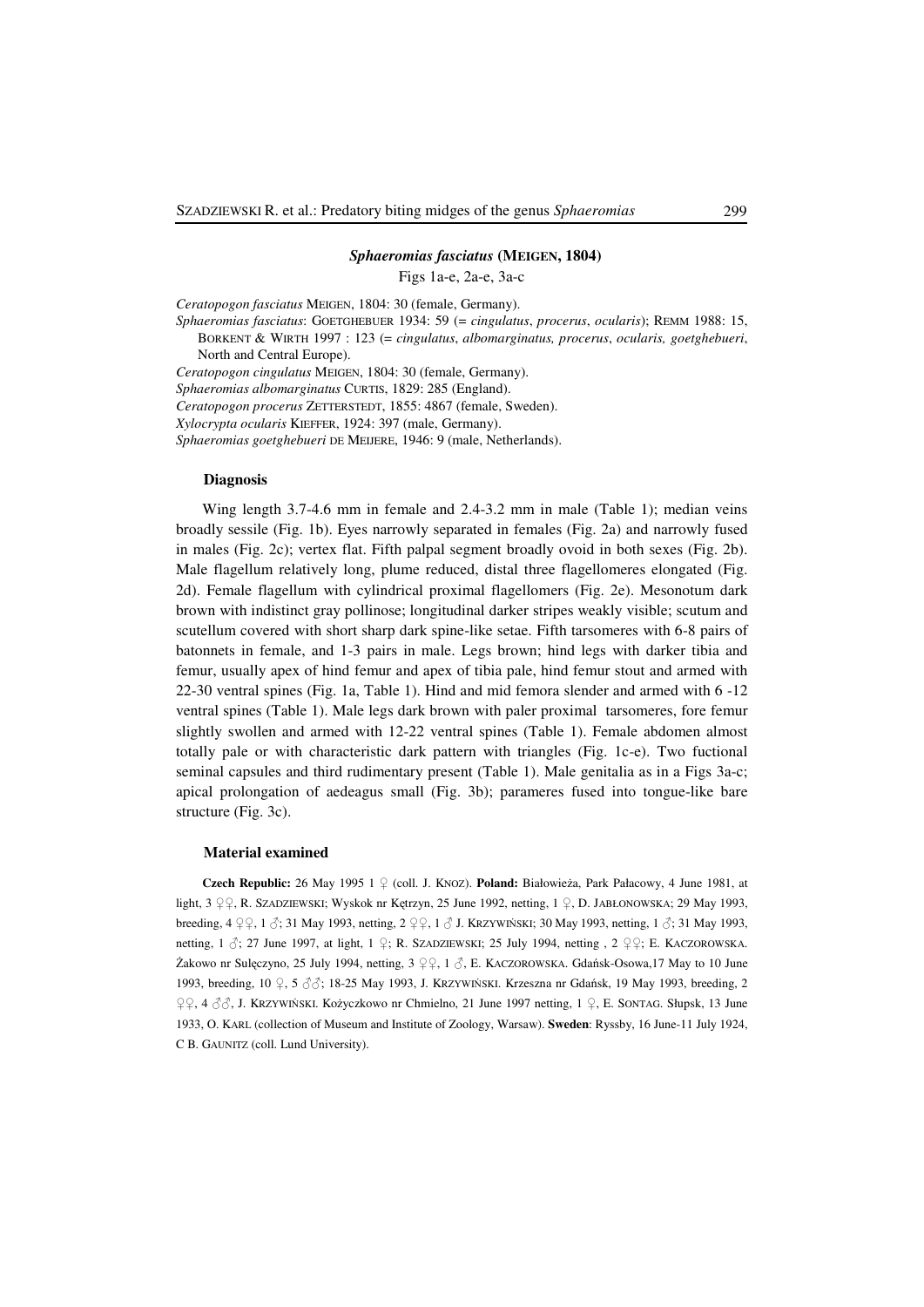#### **Distribution and ecology**

Rather rare species in Central, North Europe (Austria, Belgium, Belorus, Czech Republic, Denmark, France, Germany, Great Britain, Hungary, Romania, Estonia, Lithuania, the Netherlands, Poland, Russia, Slovakia, Sweden) Siberia and the Far East of Russia. Aquatic larvae usually inhabit lakes and ponds (GLUKHOVA 1979).

# *Sphaeromias pictus* **(MEIGEN, 1818)**

Figs 2f-j, 3d-f

*Ceratopogon pictus* MEIGEN, 1818: 80 (female, Germany).

- *Sphaeromias pictus*: GOETGHEBUER 1934: 59 (= *elegans*); REMM 1988: 16 (= *elegans*, *copiosa*); BORKENT & WIRTH 1997: 123 (= *elegans*, *copiosa*).
- *Ceratopogon punctatus* MEIGEN, 1830: 264 (female, locality not stated, probably Germany). **New synonymy**.

*Ceratopogon elegans* WINNERTZ, 1852: 58 (female, Poland).

*Xylocrypta miricornis* KIEFFER, 1919: 77 (male, Hungary). **New synonymy**.

*Ceratopogon candidatus* LOEW, 1856: 23 (female, Austria). **New synonymy**.

*Xylocrypta copiosa* KIEFFER, 1925: 423 (female, Czech Republic).

*Sphaeromias sparus* BORKENT 1997: 123 (new name for *Ceratopogon punctatus* MEIGEN). **New synonymy**.

### **Diagnosis**

Wing length 3.8-4.5 mm in females and 2.2-2.5 mm in males (Table 1). Eyes narrowly separated in females (Fig. 2f) and narrowly fused in males (Fig. 2h); vertex convex. Fifth palpal segment cylindrical in both sexes (Fig. 2g). Male flagellum relatively short, plume reduced, distal three flagellomeres elongated (Fig. 2i). Female flagellum with cylindrical proximal flagellomers (Fig. 2j). Mesonotum in dry specimens pale gray pollinose with 3 brown longitudinal stripes; scutum and scutellum covered with fine long pale hairs. Legs pale brown, usually with dark apex of tibiae; male legs darker than those in females. Fifth tarsomeres dark, each with 3-4 pairs of batonnets in females, and with 0-2 strong ventral spines in males. Fore femur slightly swollen. All femora armed with 5-14 ventral spines (Table 1). Female abdomen almost totally pale or with characteristic dark pattern with triangles. Two fuctional seminal capsules and third rudimentary present (Table 1). Male genitalia as in Fig. 3d-f; apical prolongation of aedeagus distinct (Fig. 3e); parameres fused into tongue-like structure covered with short hairs (Fig. 3f).

#### **Material examined**

**Czech Republic:** Sedlec, reared, 25 June 1997, 142 males, 102 females, plus pupae (from KNOZ coll.). **France:** La Réserve Naturelle de l'île de Rhinau, 3 June 1976, J.-C. DELÉCOLLE. **NE Poland:** Barciany, at the pond, 11-2 July1981, netting, 3 ♀♀, R. SZADZIEWSKI. Puszcza Białowieska: Białowieża, 4 June 1981, at light, 1 ♀, R. SZADZIEWSKI; Siemianówka, 3 July 2007, 1 ♀, A. KLASA; Siemieniakowszczyzna, 1 ♀, 3 June 2007, A. PALACZYK. Poleski Park Narodowy, Pieszowola, nr staw Graniczny, 1 ♀, A. KLASA. Silec nr Kętrzyn, 20-23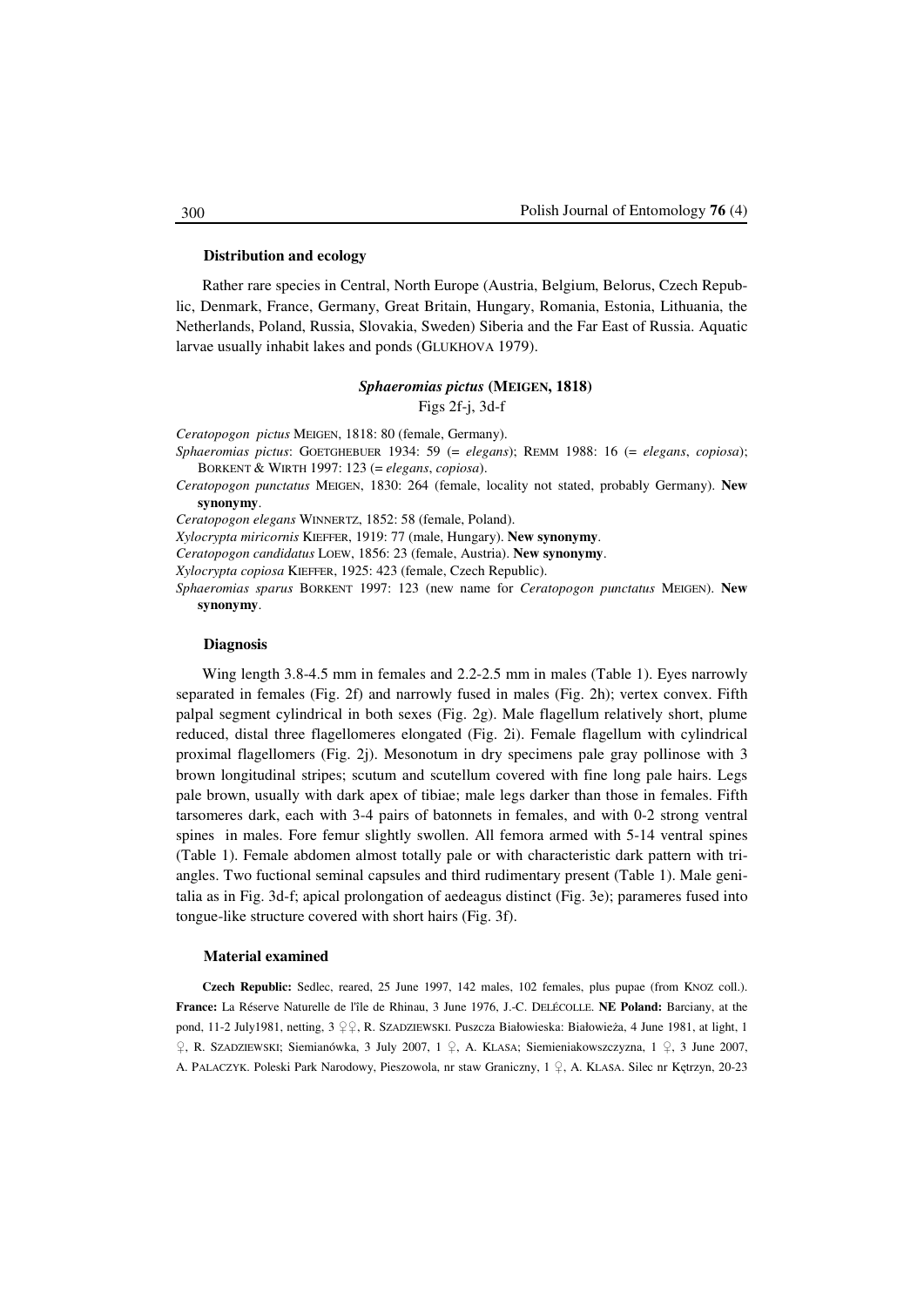July 1981, netting, 1 ♀, R. SZADZIEWSKI.Wyskok nr. Kętrzyn, 29 May 1993, breeding, 2 ♀♀, 1 ♂, J. KRZYWIŃ-SKI; 25 – 26 July-3 Aug. 1993, at light, 4 ♀♀, R. SZADZIEWSKI; 5 July - 6 Aug 1994, at light, 6 ♀♀, R. SZA-DZIEWSKI; 9 July 1995, at light, 1 ♀ R. SZADZIEWSKI; **NW Poland:** Darłowo, beach, 2 Aug. 2004, netting, 1 ♀, E. KACZOROWSKA. Sobieszewska Island, Górki Wschodnie, beach, 12 July 2005, netting, 2 ♀♀, E. KACZOROW-SKA. Wolin nr. Warnowo at the Lake Czajcze, 22 June 93, breeding, 21  $\varphi$ , 8  $\partial$ , J. KRZYWIŃSKI. Lipiany at the Lake Będzin, 25 June 1993, breeding, 3 ♀♀, 5 ♂♂, J. KRZYWIŃSKI. Puszcza Notecka, 5 July 1992, sweeping, 1 ♀, J. KRZYWIŃSKI. **Romania:** Murighiol nr Tulcea, 19 June 2007 at light 78 ♀♀, P. DOMINIAK & R. SZADZIEWSKI. **Sweden:** norr Krankesjőn, Torrhed, 5 July 1970, 1 ♀, 1 July 1973, 3 ♀♀, 3 ♂♂,18 July 1975, 5 ♀, H. ANDERS-SON (coll. of Lund University).

#### **Distribution and ecology**

A common arboreal species widely distributed in the Palaeartic: Central and North Europe (Austria, Belgium, Belorus, Czech Pepublic, Denmark, Estonia, Finland, France, Germany, Great Britain, Hungary, Italy, Lithuania, Poland, Romania, Russia, Slovakia, Ukraine, Sweden), Azerbaijan, Turkmenia, Kazakhstan, Mongolia, Japan. Larvae are common inhabitants of lakes and ponds (GLUKHOVA 1979).

## **Discussion**

Colouration of abdomen and legs is greatly variable and has no diagnostic value. Specimens with dark tibiae and yellow subapical ring, identified with the key of GOETGHE-BUER (1934) as *S*. *pictus* and those totally pale with a dark apex, diagnosed as *S*. *miricornis,* evidently represent the same species. In his original description of the female of *Ceratopogon punctatus* MEIGEN (1830) pointed out to a distinct dark pattern of abdomen (as in our Fig. 1e) and to a pale gray body with 3 brown stipes on mesonotum. The abdomen is similar in *S*. *fasciatus* and *S*. *pictus*. However, pinned specimens of both species show the thorax to be more grayish in *S*. *pictus,* the brown stripes being distinctly visible against the pale background. This indicates that *punctatus* is a junior synonym of *S*. *pictus* because the female mesonotum in *S*. *fasciatus* is usually of a distinctly darker brown colour.

### **REFERENCES**

- BORKENT A., WIRTH W.W. 1997. World species of biting midges (Diptera: Ceratopogonidae). Bulletin of the American Museum of the Natural History **233**: 1-257.
- CURTIS J. 1829. British Entomology; being illustrations and descriptions of the genera of insects found in Great Britain and Ireland: containing coloured figures from nature of the most rare and beatiful species, and in many instances of the plants upon which they are found. Vol. **6**, pls. 242- 289. London.
- DEBENHAM M.L. 1974. A revision of the Australian and New Guinea predatory Ceratopogonidae (Diptera: Nematocera) of the tribes Heteromyiini and Sphaeromiini. Australian Journal of Zoology, Supplementary Series **28**: 1-92.